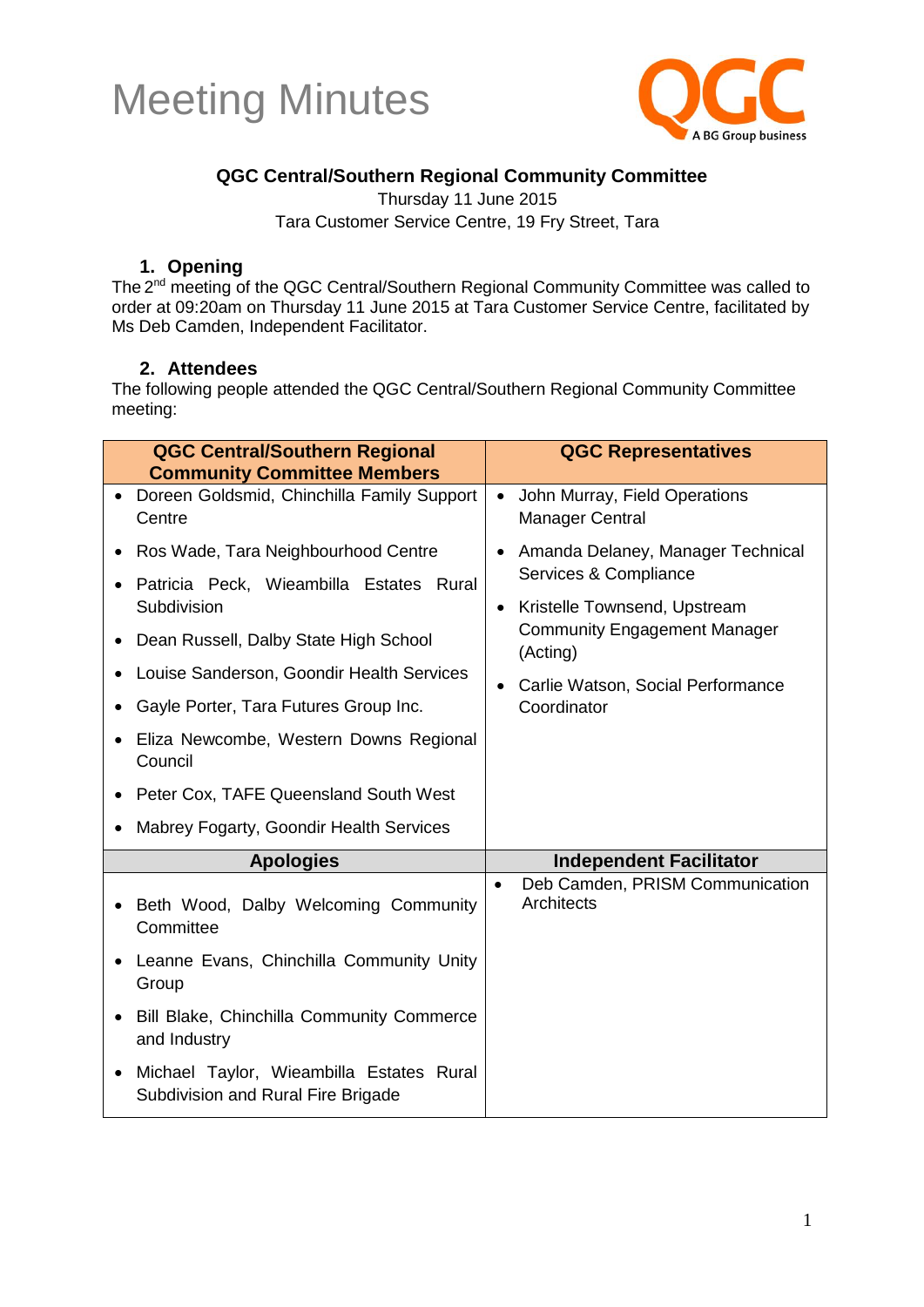

#### **3. Meeting agenda**

The following items of business were discussed as per the meeting agenda:

| <b>Agenda item</b>                                           | <b>Details</b>                                                                                                                                                                                                                                                                                                               |
|--------------------------------------------------------------|------------------------------------------------------------------------------------------------------------------------------------------------------------------------------------------------------------------------------------------------------------------------------------------------------------------------------|
| a. Introductions<br>and meeting<br>overview                  | Deb Camden gave a broad overview of the meeting format and<br>acknowledged the traditional owners of the land, recognising past<br>and present elders.                                                                                                                                                                       |
|                                                              | Deb Camden led roundtable introductions of Community<br>Committee members and QGC representatives.                                                                                                                                                                                                                           |
| b. Safety moment                                             | Deb Camden invited Committee members to share a safety<br>moment.                                                                                                                                                                                                                                                            |
|                                                              | Carlie Watson shared a safety moment on driving safely in winter<br>and strategies for reducing fog and ice on windscreens.                                                                                                                                                                                                  |
| c. Adoption of<br>minutes                                    | Deb Camden asked the Committee to formally consider the 19<br>March 2015 Central Gas Field Community Committee minutes and<br>asked for suggested changes.                                                                                                                                                                   |
|                                                              | The 19 March 2015 Central/Southern Regional Community<br>Consultative Committee minutes were adopted.                                                                                                                                                                                                                        |
| d. Review of QGC<br><b>RCCC Terms of</b><br><b>Reference</b> | Kristelle Townsend provided an overview of changes and additions<br>that had been added to the new draft terms of reference for<br>adoption by the committee.                                                                                                                                                                |
|                                                              | Deb Camden asked for any further amendments for the Terms of<br>Reference. No further amendments were made. The terms of<br>reference were adopted by the committee.                                                                                                                                                         |
| e. Actions from                                              | Deb Camden reviewed the actions from the previous meeting.                                                                                                                                                                                                                                                                   |
| previous<br>meeting                                          | <b>QGC Communities Fund Applications Grant Assessment Panel</b><br>(GAP)                                                                                                                                                                                                                                                     |
|                                                              | Kristelle Townsend noted that letters were handed out encouraging<br>people to apply as GAP participants at the last meeting. Since then<br>a reminder email was also sent out to all committee members. The<br>panel members have been decided. Ros Wade, Leanne Evans and<br>Cr Carolyn Tillman were nominated as members. |
|                                                              | The first round of assessments was held following the close of the<br>fund on 31 March. The successful projects will be announced in<br>July.                                                                                                                                                                                |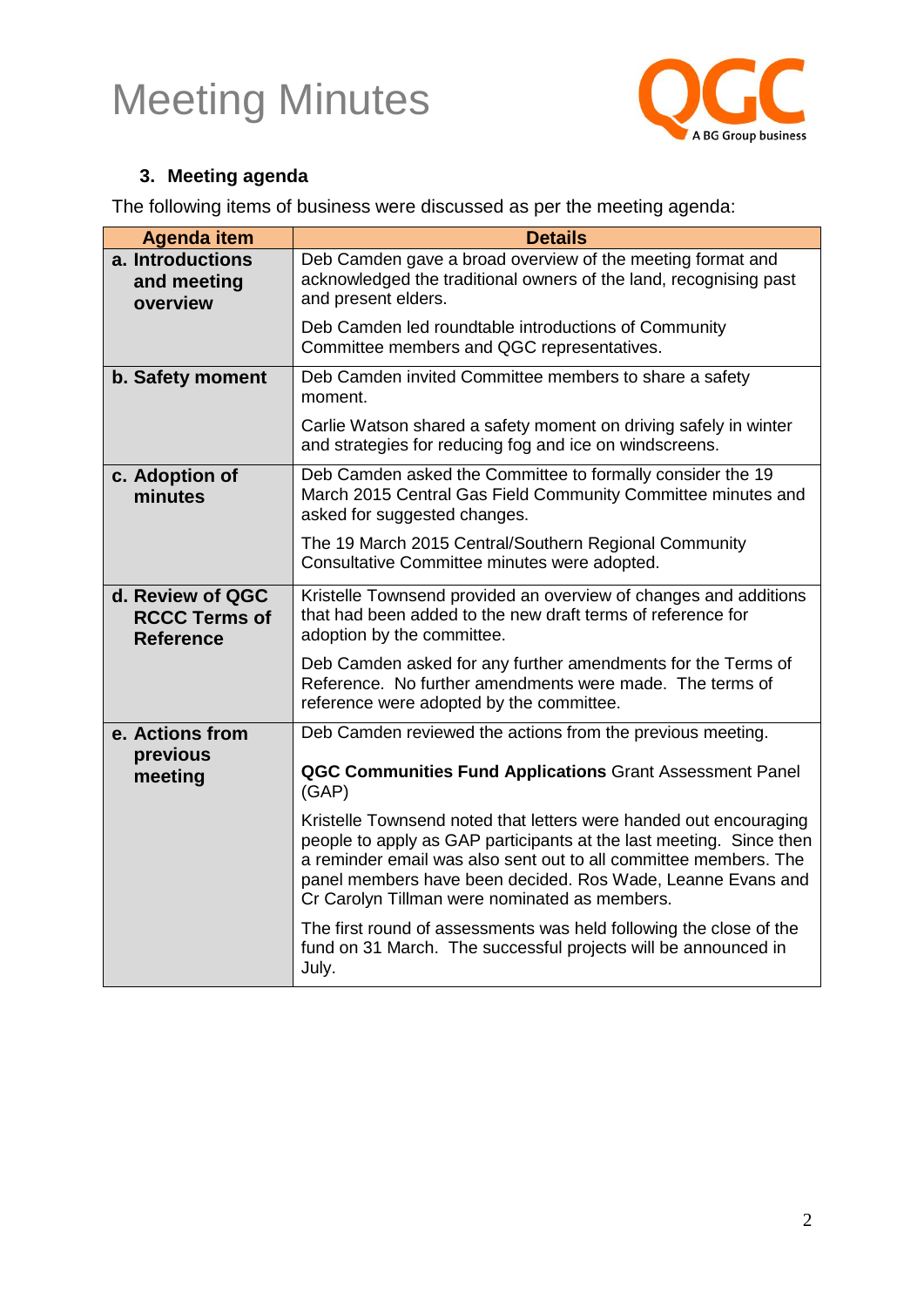

| <b>Agenda item</b> | <b>Details</b>                                                                                                                                                                                                                                                                                                                                                                                                                                                                                                                                                                                                                                                                |
|--------------------|-------------------------------------------------------------------------------------------------------------------------------------------------------------------------------------------------------------------------------------------------------------------------------------------------------------------------------------------------------------------------------------------------------------------------------------------------------------------------------------------------------------------------------------------------------------------------------------------------------------------------------------------------------------------------------|
| f. Community       | Deb Camden invited Committee members to share feedback from                                                                                                                                                                                                                                                                                                                                                                                                                                                                                                                                                                                                                   |
| feedback           | their networks.                                                                                                                                                                                                                                                                                                                                                                                                                                                                                                                                                                                                                                                               |
|                    | A committee member said she has been provided with information<br>responding to a previous enquiry around a water leak this morning.                                                                                                                                                                                                                                                                                                                                                                                                                                                                                                                                          |
|                    | A committee member raised general observations of the Chinchilla<br>community at the moment. This included an increased number of<br>houses for sale and rent. There were some people moving to town<br>for the cheaper rents and possible jobs without researching jobs<br>available or having a job prior to moving. The schools are<br>experiencing some children arriving with high support needs. The<br>committee member was currently advocating for more services to<br>come to Chinchilla to meet the needs of these children and their<br>families.                                                                                                                 |
|                    | A committee member mentioned that some people were<br>experiencing hardship within the Wieambilla Estates.                                                                                                                                                                                                                                                                                                                                                                                                                                                                                                                                                                    |
|                    | A committee member mentioned that staff cuts are happening<br>across the board not just in the resources industry. As a result of<br>some firms losing their contracts there have been additional job<br>losses which have compounded the issue. The agricultural industry<br>is also suffering due to the lack of rain. Overall the community<br>recognises the need to bring new businesses and people to town to<br>diversify the economy however this is proving difficult with the<br>current state of the economy.                                                                                                                                                      |
|                    | A committee member said that rents in Dalby had also decreased<br>and there has been an increase in enrolments at the school.                                                                                                                                                                                                                                                                                                                                                                                                                                                                                                                                                 |
|                    | Another committee member commented that there has been a<br>ripple effect all the way through all industries and volunteer<br>organisations. Council has cut back on support that it is able to<br>provide so volunteer organisations that relied on that support are<br>finding it harder to do so.                                                                                                                                                                                                                                                                                                                                                                          |
|                    | Deb Camden mentioned that it was valuable for QGC to<br>understand the border social fabric and what is happening across<br>industry and communities.                                                                                                                                                                                                                                                                                                                                                                                                                                                                                                                         |
|                    | A committee member noted that the Dalby psychologist is very well<br>attended now and that mental health services have full books and<br>are responding to more crisis issues. The committee member<br>suggested that they think it's time for each community to determine<br>what they are aspiring to. They remembered that previously<br>recommendations were made to Federal Government through Trish<br>Leddington-Hill who completed a consultation around health in the<br>community. They said a report on the consultation was produced<br>by Queensland Health. They thought that current government<br>funding allocations has reduced some services and increased |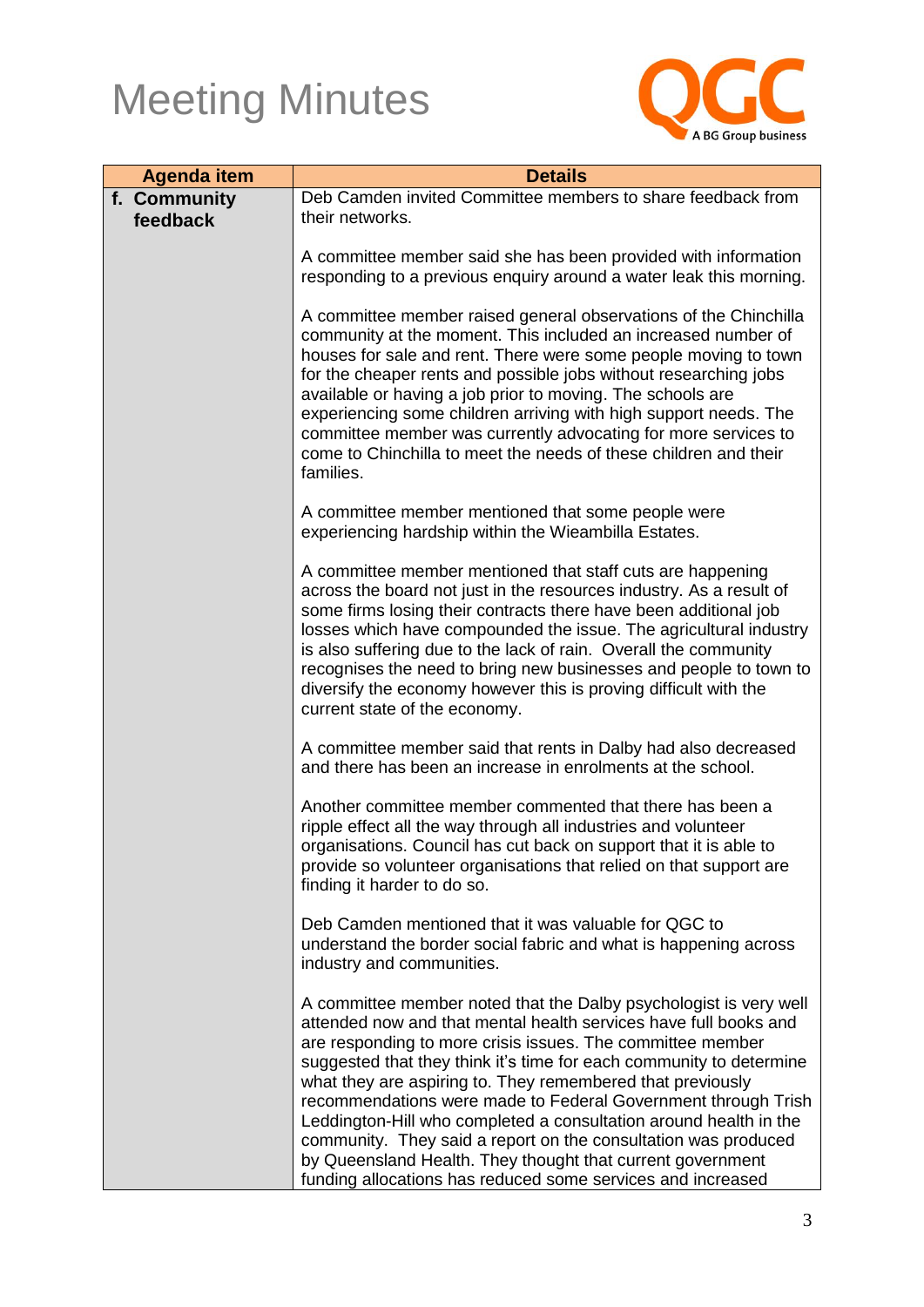

| <b>Agenda item</b> | <b>Details</b>                                                                                                                                                                                                                                                                                                             |
|--------------------|----------------------------------------------------------------------------------------------------------------------------------------------------------------------------------------------------------------------------------------------------------------------------------------------------------------------------|
|                    | demands across services. They thought it was worth it for                                                                                                                                                                                                                                                                  |
|                    | community grassroots engagement to happen.                                                                                                                                                                                                                                                                                 |
|                    |                                                                                                                                                                                                                                                                                                                            |
|                    | Kristelle Townsend responded that we engage with many                                                                                                                                                                                                                                                                      |
|                    | organisations and we do pass on what is happening to QGC<br>management.                                                                                                                                                                                                                                                    |
|                    |                                                                                                                                                                                                                                                                                                                            |
|                    | A committee member commented that the establishment of new<br>Primary Health Networks provided an opportunity for input into<br>health needs. As a group, people could write to them and provide<br>an opportunity to consult. There will be flexible funding available as<br>part of the Primary Health Networks as well. |
|                    |                                                                                                                                                                                                                                                                                                                            |
|                    | A committee member asked if QGC was involved with a visit from<br>the Minister for Communities in Tara. Kristelle Townsend<br>responded that she would find out if there was any QGC<br>involvement.                                                                                                                       |
|                    | Action: Kristelle Townsend to find out if QGC was involved in the<br>Minister for Communities visit to Tara.                                                                                                                                                                                                               |
|                    | Kristelle Townsend stated that a committee member had provided<br>feedback that a local contractor in the Dalby area was required to<br>live on site at Ruby Jo while they are working there rather than<br>remaining living in the Dalby community.                                                                       |
|                    | Action: QGC to investigate and provide feedback to the committee<br>member as to whether there is a requirement for local contractors<br>to live onsite at Ruby Jo.                                                                                                                                                        |
|                    | John Murray stated there is a daily bus service from Dalby to Ruby<br>Jo with no blanket requirement for workers to have to stay at camp.<br>There may be requirements during particular operations such as a<br>shut down. QGC's preference is to have employees travel by bus<br>for safety.                             |
| g. QGC Update      | Kristelle Townsend, Acting Community Engagement Manager,<br>provided the committee with a QGC update. Key points include:                                                                                                                                                                                                  |
|                    | <b>Shell offer to buy BG Group</b>                                                                                                                                                                                                                                                                                         |
|                    | Shell has announced a pre-conditional offer to buy BG                                                                                                                                                                                                                                                                      |
|                    | Group.                                                                                                                                                                                                                                                                                                                     |
|                    | This means that all of BG Group, including QGC and<br>QCLNG will be acquired by Shell if and when the<br>transaction completes.                                                                                                                                                                                            |
|                    | The transaction is expected to complete in early 2016 with                                                                                                                                                                                                                                                                 |
|                    | the drivers of the timeline primarily the regulatory<br>clearances required in Australia, Brazil, China and the EU                                                                                                                                                                                                         |
|                    | and shareholder approvals.                                                                                                                                                                                                                                                                                                 |
|                    | Until completion, BG Group and Shell will operate as                                                                                                                                                                                                                                                                       |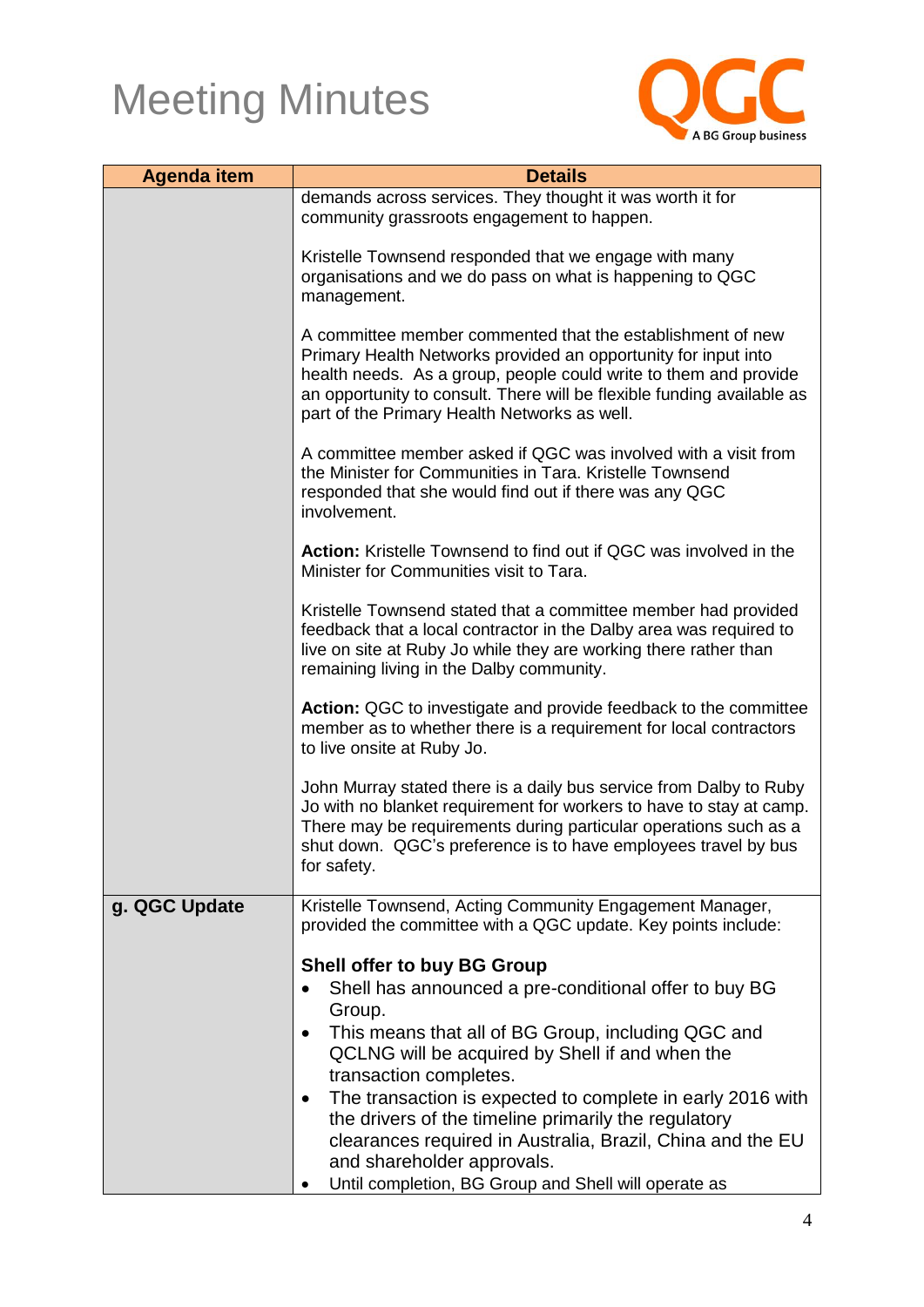

| <b>Agenda item</b> | <b>Details</b>                                                                                                                                                                                                                                                                                                                                                                                                                       |
|--------------------|--------------------------------------------------------------------------------------------------------------------------------------------------------------------------------------------------------------------------------------------------------------------------------------------------------------------------------------------------------------------------------------------------------------------------------------|
|                    | completely independent companies. We continue to run our                                                                                                                                                                                                                                                                                                                                                                             |
|                    | own business until the transaction completes.                                                                                                                                                                                                                                                                                                                                                                                        |
|                    | <b>LNG Production</b>                                                                                                                                                                                                                                                                                                                                                                                                                |
|                    | Queensland Premier and Federal Industry and Science Minister<br>toured the QCLNG plant on Curtis Island on 15 May to mark the<br>start of commercial operations.                                                                                                                                                                                                                                                                     |
|                    | Operational control of Train 1 has been formally transferred to<br>QGC from Bechtel Australia.                                                                                                                                                                                                                                                                                                                                       |
|                    | The QCLNG plant had produced 16 cargoes as of 21 May and<br>start-up of Train 2 remains on track for Q3 2015.                                                                                                                                                                                                                                                                                                                        |
|                    | John Murray, Field Operations Manager Central, provided the<br>committee with an update on QGC's Central and Southern<br>operations. Key points include:                                                                                                                                                                                                                                                                             |
|                    | <b>Central/Southern Operations</b>                                                                                                                                                                                                                                                                                                                                                                                                   |
|                    | QGC is conducting routine maintenance of the Ruby Jo Central<br>Processing Plant (CPP) and six associated field compression<br>stations (FCS)                                                                                                                                                                                                                                                                                        |
|                    | The Ruby Jo CPP maintenance is occurring to inspect safety<br>systems and vessels as planned                                                                                                                                                                                                                                                                                                                                         |
|                    | Natural gas supply to the plants is suspended temporarily<br>resulting in short-term controlled flaring at some well sites and<br>facilities                                                                                                                                                                                                                                                                                         |
|                    | The flares, which produce carbon dioxide as a by-product, are<br>$\bullet$<br>operated according to strict safety standards                                                                                                                                                                                                                                                                                                          |
|                    | QGC is closely monitoring the activity, from which some<br>٠<br>residents may notice some noise and night-time glow. Annual<br>shutdowns and inspections are routine activities carried out to<br>ensure the operational integrity and safety of our facilities                                                                                                                                                                      |
|                    | From mid-June the central processing plant will return to normal<br>operations                                                                                                                                                                                                                                                                                                                                                       |
|                    | Central have about 500 production wells and overall QGC will<br>$\bullet$<br>drill approximately another 25 wells per month. Other activities<br>include constructing or maintaining access roads which will be<br>rehabilitated to their original state in the end.                                                                                                                                                                 |
|                    | John Murray advised that QGC did its best to minimise<br>$\bullet$<br>community disturbance and road activity was done in line with<br>travel plans approved by Department of Transport. Kristelle<br>Townsend responded said that any noise, dust or driver<br>behaviour issues can be reported to QGC via the QGC<br>Community Information line 1800 030 443 or via a QGC Land<br>Access Coordinator if on a landholders property. |
|                    |                                                                                                                                                                                                                                                                                                                                                                                                                                      |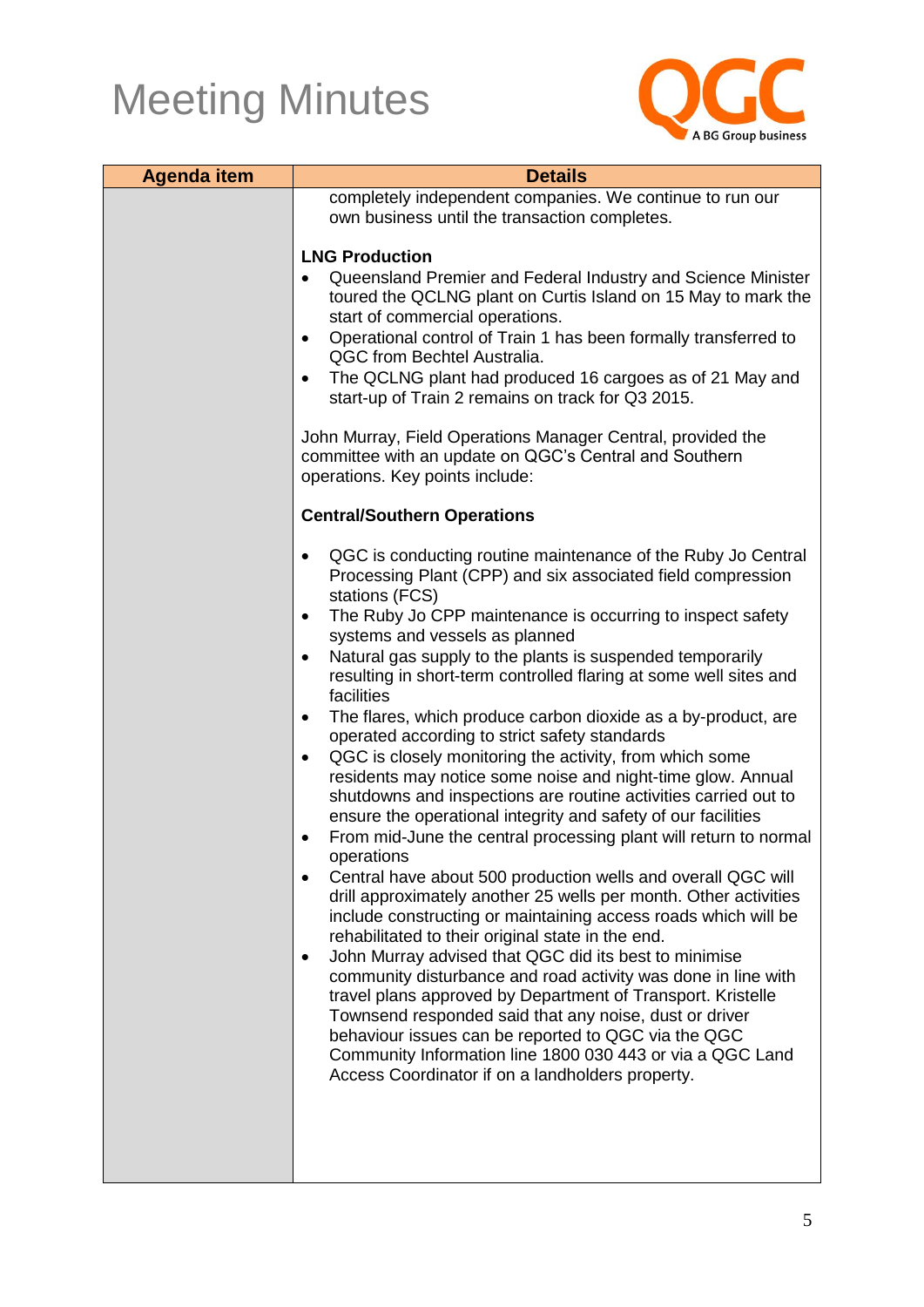

| <b>Agenda item</b>            | <b>Details</b>                                                                                                                                      |  |
|-------------------------------|-----------------------------------------------------------------------------------------------------------------------------------------------------|--|
|                               | <b>Water Treatment Plant</b>                                                                                                                        |  |
|                               | During May, maintenance works were required at the Central<br>$\bullet$<br><b>Water Treatment Plant</b>                                             |  |
|                               | Water production nominations reduced from 50ML to 40ML for<br>$\bullet$<br>the month                                                                |  |
|                               | Plant operator Veolia expects maintenance work to be<br>completed during June                                                                       |  |
|                               | Water from the Northern Water Treatment Plant has begun<br>flowing through a 120km pipeline to the Glebe Weir.                                      |  |
|                               | <b>Upstream Supply base</b><br>Kristelle Townsend provided an update on the Upstream<br>Operations Supply Base at Chinchilla.                       |  |
|                               | Key points:<br>The facility is operational and open seven days a week to<br>receive or dispatch freight between 7am and 5pm                         |  |
|                               | Located in the Chinchilla Industrial Park, 39 Osborne Street<br>$\bullet$<br>(cnr Auburn Rd and Osborne St)                                         |  |
|                               | The facility warehouses supplies for the ongoing maintenance<br>and operation of QGC's upstream facilities                                          |  |
|                               | They are currently using about 30% of the space and in the<br>$\bullet$<br>process of transferring items into the supply base facility.             |  |
|                               | A QGC video on First LNG was screened to the committee to<br>provide an overview of what had been achieved to date with<br><b>QCLNG Project.</b>    |  |
|                               | Carlie Watson provided publications to committee members and<br>outlined:                                                                           |  |
|                               | Health-e-Regions Project: Telehealth expansion through<br>٠<br>Western Downs, an initiative of QGC in partnership with<br>University of Queensland. |  |
|                               | Links Magazine: Quarterly QGC publication available<br>online.                                                                                      |  |
|                               | Operations Bulletin: Monthly publication of QGCs<br>operations where people can subscribe online.                                                   |  |
| h. Key Topic<br><b>Update</b> | Kristelle Townsend, Acting Community Engagement Manager,<br>provided the committee with an update on ongoing key topics. Key<br>points include:     |  |
|                               | <b>Surat North Development</b>                                                                                                                      |  |
|                               | QGC has begun the evaluation process for the development of<br>the Surat North Project                                                              |  |
|                               | While the project is potentially the next stage being considered<br>for development west of Wandoan it was still in a feasibility<br>stage          |  |
|                               | QGC has received Federal Government approvals for                                                                                                   |  |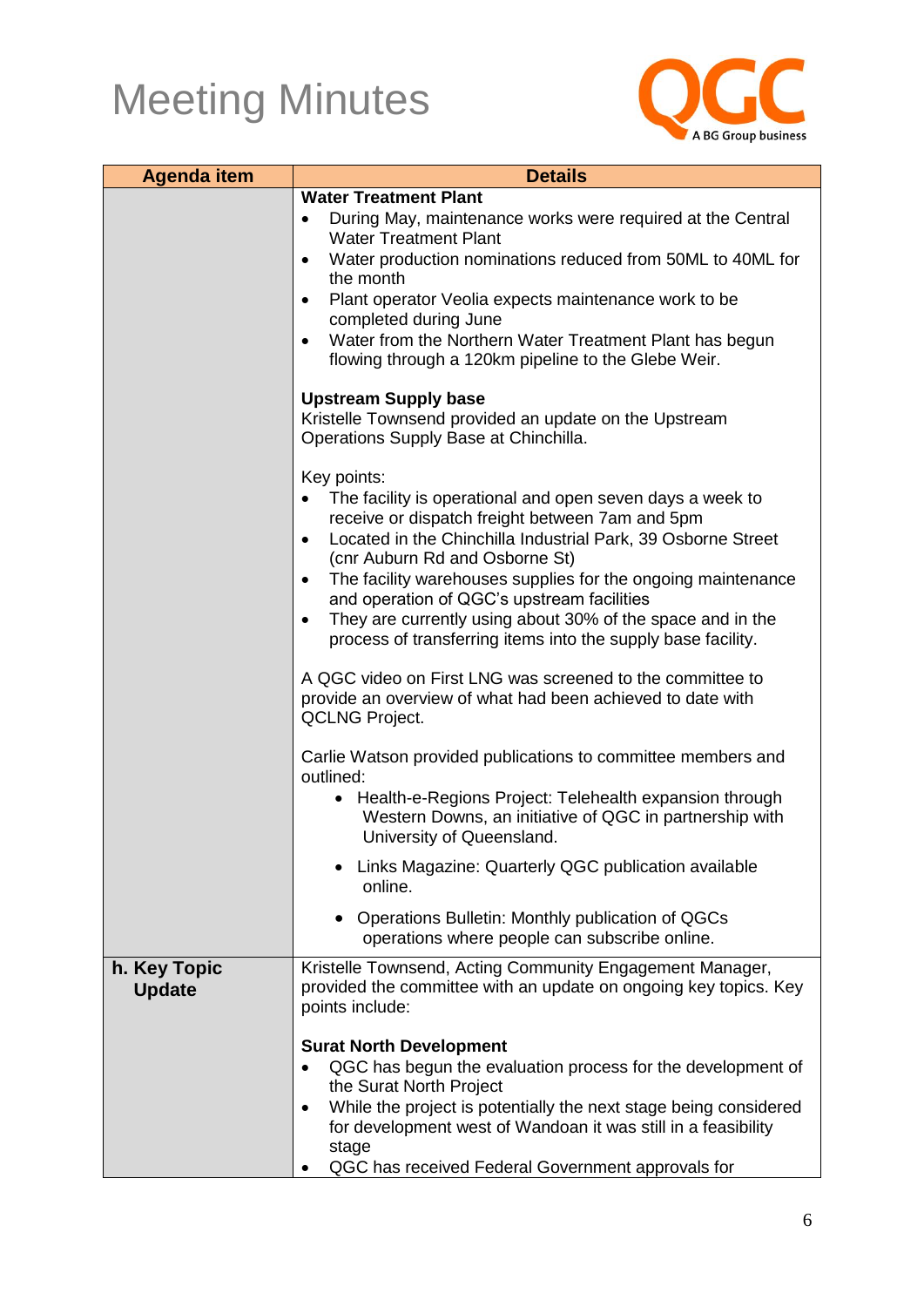

| <b>Agenda item</b> | <b>Details</b>                                                                                                                                                                                                                                                                                                                                                                                                                                                                                                                                                                                                                                                          |  |
|--------------------|-------------------------------------------------------------------------------------------------------------------------------------------------------------------------------------------------------------------------------------------------------------------------------------------------------------------------------------------------------------------------------------------------------------------------------------------------------------------------------------------------------------------------------------------------------------------------------------------------------------------------------------------------------------------------|--|
|                    | development of 400 wells defined by ATP852/ATP768<br>Development would take place on a maximum of about 2500ha,<br>$\bullet$<br>or 2% of the area, with up to 1,400ha affected at any one time<br>Expressions of interest from suppliers have been called for by<br>$\bullet$<br>CBI Downer JV and Leighton Contractors to help cost the<br>potential project<br>Visit the ICN gateway for further information<br>$\bullet$<br>www.gateway.icn.org.au.<br>No final investment decision by QGC has been made at this<br>٠<br>stage.                                                                                                                                      |  |
|                    | <b>Chinchilla Airport Repairs and Upgrade</b><br>Repairs and upgrades began in May with construction expected<br>to last three months with completion expected the end of July<br>QGC is providing \$4.7 million for design and repairs including:<br>A strengthened pavement for improved safety, integrity,<br>$\circ$<br>reduced maintenance burden for Western Downs<br>Regional Council.<br>Stop ways - improved safety and new potential for<br>$\circ$<br>larger aircraft.<br>Lighting – improved safety at night and during inclement<br>$\circ$<br>weather<br>Weather station – improved safety from more data<br>$\circ$<br>available.                        |  |
|                    | Amanda Delaney, Manager Technical Services & Compliance,<br>provided the committee with an update on Rural Property<br>Management and Salt Management. Key points discussed were:                                                                                                                                                                                                                                                                                                                                                                                                                                                                                       |  |
|                    | <b>Rural Property management</b><br>QGC has moved to a longer term, larger scale approach to<br>managing its rural property portfolio.<br>QGC advertised late last year for expressions of interest to<br>$\bullet$<br>tender for a number of property zones. The level of interest<br>was very high. QGC extended deadlines to allow numerous<br>property inspections and questions to be responded to for<br>interested parties.<br>Submissions will begin being assessed this afternoon as<br>٠<br>deadlines were extended until today for expression of<br>interest to close. There is no firm deadline for when tender<br>submission assessment will be finalised. |  |
|                    | <b>Salt management</b><br>Early production results show we are producing less brine than<br>forecast by our project EIS, which anticipated about 4.5m<br>tonnes of salt being generated by 2040<br>With less salt being produced by the QCLNG project than<br>$\bullet$<br>originally projected, it has changed the timeframe for when we<br>will be developing a final salt management solution<br>QGC's long term storage plan for solid salt from the brine is to                                                                                                                                                                                                    |  |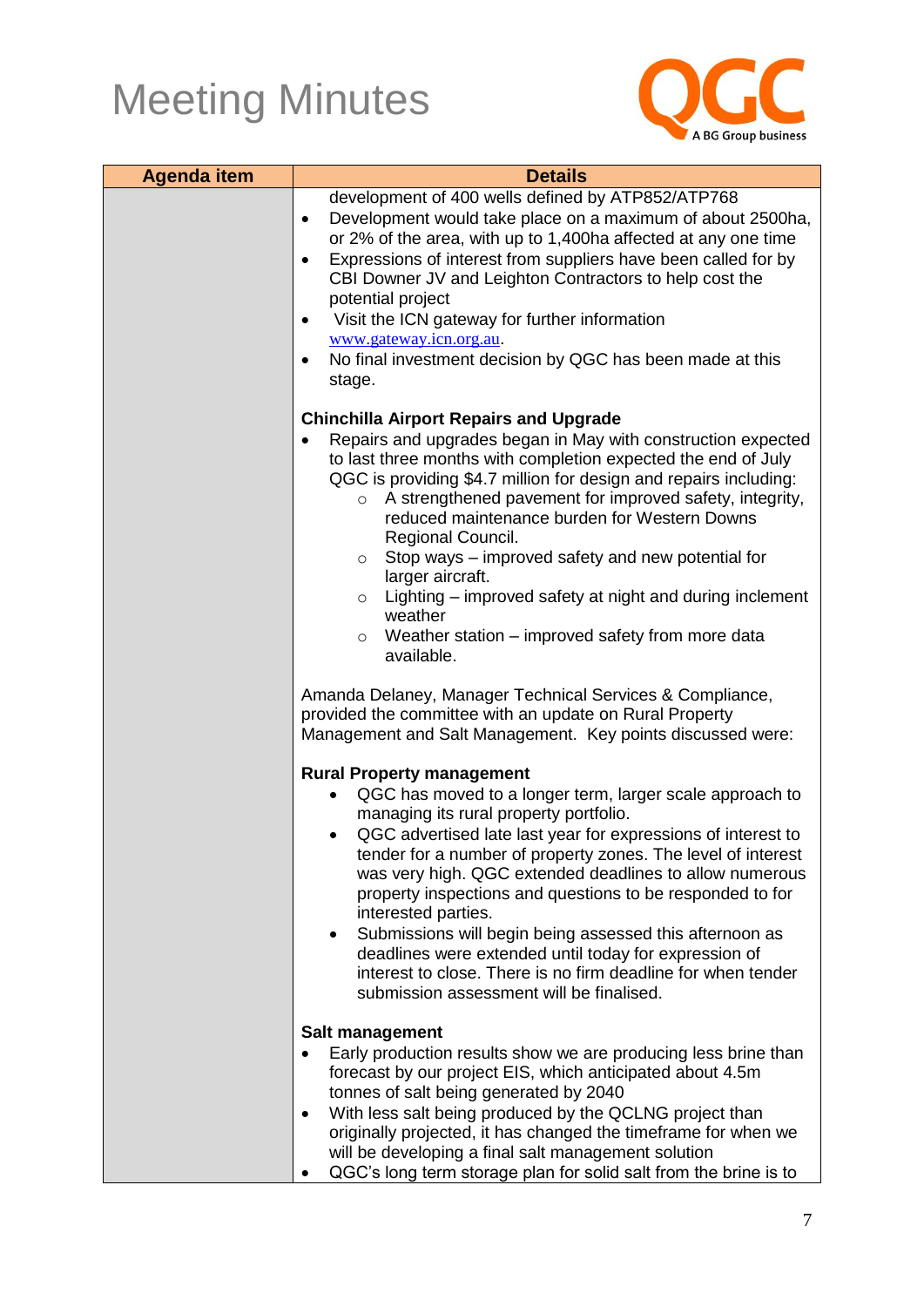

| <b>Agenda item</b>                              | <b>Details</b>                                                                                                                                                                                                                                                                                                                                                                                                                                                                                               |
|-------------------------------------------------|--------------------------------------------------------------------------------------------------------------------------------------------------------------------------------------------------------------------------------------------------------------------------------------------------------------------------------------------------------------------------------------------------------------------------------------------------------------------------------------------------------------|
|                                                 | safely store salt in a Government approved, world class, salt<br>encapsulation facility<br>Currently, the brine being produced from our two water<br>$\bullet$<br>treatment plants is contained in approved ponds neighbouring<br>these facilities and on QGC land<br>Now with less salt, timeframes are now longer and we can<br>$\bullet$<br>continue to talk to government and industry to see if there can<br>be a single solution across industry.                                                      |
| i. Social<br><b>Investment</b><br><b>Update</b> | Carlie Watson, Social Performance Coordinator, provided the<br>committee with an update on QGC's Social Investment Program.<br>Key points include:                                                                                                                                                                                                                                                                                                                                                           |
|                                                 | <b>QGC Social Investment Program</b><br>QGC have developed a voluntary social investment program as<br>part of our continued commitment to support the regions where<br>we operate in from 2015.<br>The program focuses on three key themes that align with the<br>$\bullet$<br>needs of the communities, our business and industry including<br>enhancing regional liveability, supporting enterprise<br>development and investing in Science, Technology,<br>Engineering and Mathematics (STEM) education. |
|                                                 | <b>STEM Education</b>                                                                                                                                                                                                                                                                                                                                                                                                                                                                                        |
|                                                 | The first STEM activities for 2015 will be happening very soon.<br>$\bullet$<br>All four CSG companies have contributed to the partnership<br>$\bullet$<br>with Department of Education, Training and Employment.<br>Programs QGC supports include Wonder of Science (primary-<br>$\bullet$<br>low high), F1 in schools where students get to race their own<br>model formula 1 car teacher professional development and a<br>Try a Trade program.                                                           |
|                                                 | A committee member asked if people had heard of the Archimedes<br>project as part of the CSG in Schools Program and reported that<br>Dalby High School was proud to have developed a STEM<br>curriculum program that was being rolled out to other schools.                                                                                                                                                                                                                                                  |
|                                                 | Action: QGC to arrange with Dalby High School to bring sample of<br>the Archimedes curriculum to a committee meeting.                                                                                                                                                                                                                                                                                                                                                                                        |
|                                                 | <b>Enterprise Development</b><br>CCIQ program supporting local chambers well underway with<br>chambers in Chinchilla, Miles, Wandoan, Tara and Jandowae<br>CCCI and Miles Chamber websites live, others in development<br>and will go live in coming months<br>Supporting local business capability and resilience through<br>$\bullet$<br>workshops with chambers<br>First workshop held April 21-22 in Chinchilla and other<br>٠<br>chambers to follow in coming months.                                   |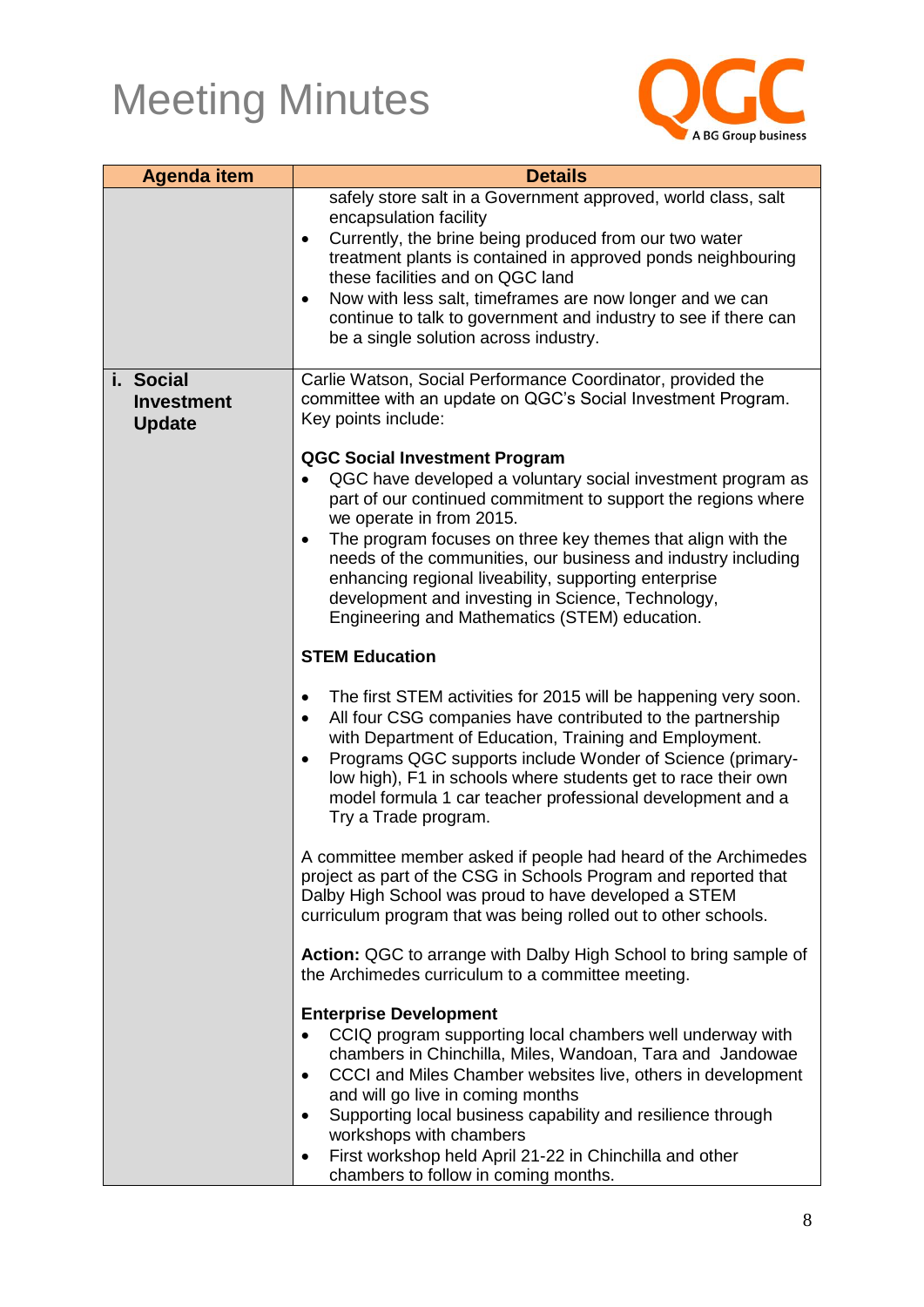

| <b>Agenda item</b> | <b>Details</b>                                                                                                                                                                                                                                                                                                                |
|--------------------|-------------------------------------------------------------------------------------------------------------------------------------------------------------------------------------------------------------------------------------------------------------------------------------------------------------------------------|
|                    | Carlie Watson advised that Blair Thompson is moving on from his<br>Local Content role with QGC and Lucas Batton will now be the new<br>contact within QGC for local content enquiries.                                                                                                                                        |
|                    | <b>Enhancing Regional Liveability</b>                                                                                                                                                                                                                                                                                         |
|                    | QGC Communities Fund is for funding between<br>٠<br>\$10 000 - \$50 000 for community organisations and groups<br>QGC Communities Fund Round 1 closed 31 March<br>Successful applications will be announced in July 2015<br>Round 2 will open August 1 and close 30 September 2015.<br>$\bullet$                              |
|                    | Key Themes:                                                                                                                                                                                                                                                                                                                   |
|                    | Skills development<br><b>Enhancing service capacity</b><br>$\bullet$<br><b>STEM</b> education.                                                                                                                                                                                                                                |
|                    | Western Downs Road Safety Reference Group<br>QGC is helping the Western Downs Road Safety Reference<br>Group (WDRSG) to run the campaign 'Slow Down - Our Kids,<br>Our Community'<br>The purpose is to highlight the dangers of speeding on local<br>$\bullet$                                                                |
|                    | roads.<br>Households are receiving large stickers to display on their                                                                                                                                                                                                                                                         |
|                    | wheelie bins<br>Mobile electronic signs will be positioned at known speeding<br>hot spots in residential areas.                                                                                                                                                                                                               |
|                    | <b>Community Engagement</b><br>Since the last meeting QGC has participated in a number of<br>community engagement activities across the Western Downs. Key<br>events include:<br><b>Wandoan Show</b><br><b>Miles Show</b><br><b>Chinchilla Show</b><br>Wandoan Rodeo<br><b>Queensland Ballet</b><br>Chinchilla Relay for life |
|                    | Chinchilla Community Commerce and Industry Annual<br>$\bullet$<br>President's Cup Golf Tournament<br>CCIQ Business Resilience Forum in Chinchilla<br>$\bullet$<br>Glenmorgan Rodeo and Camp draft.<br>$\bullet$                                                                                                               |
|                    | Over 900 people attended our show stalls and we are investigating<br>further Queensland Ballet initiatives after positive feedback<br>regarding the recent Queensland Ballet performance in<br>Toowoomba.                                                                                                                     |
|                    | <b>Upcoming Engagement:</b>                                                                                                                                                                                                                                                                                                   |